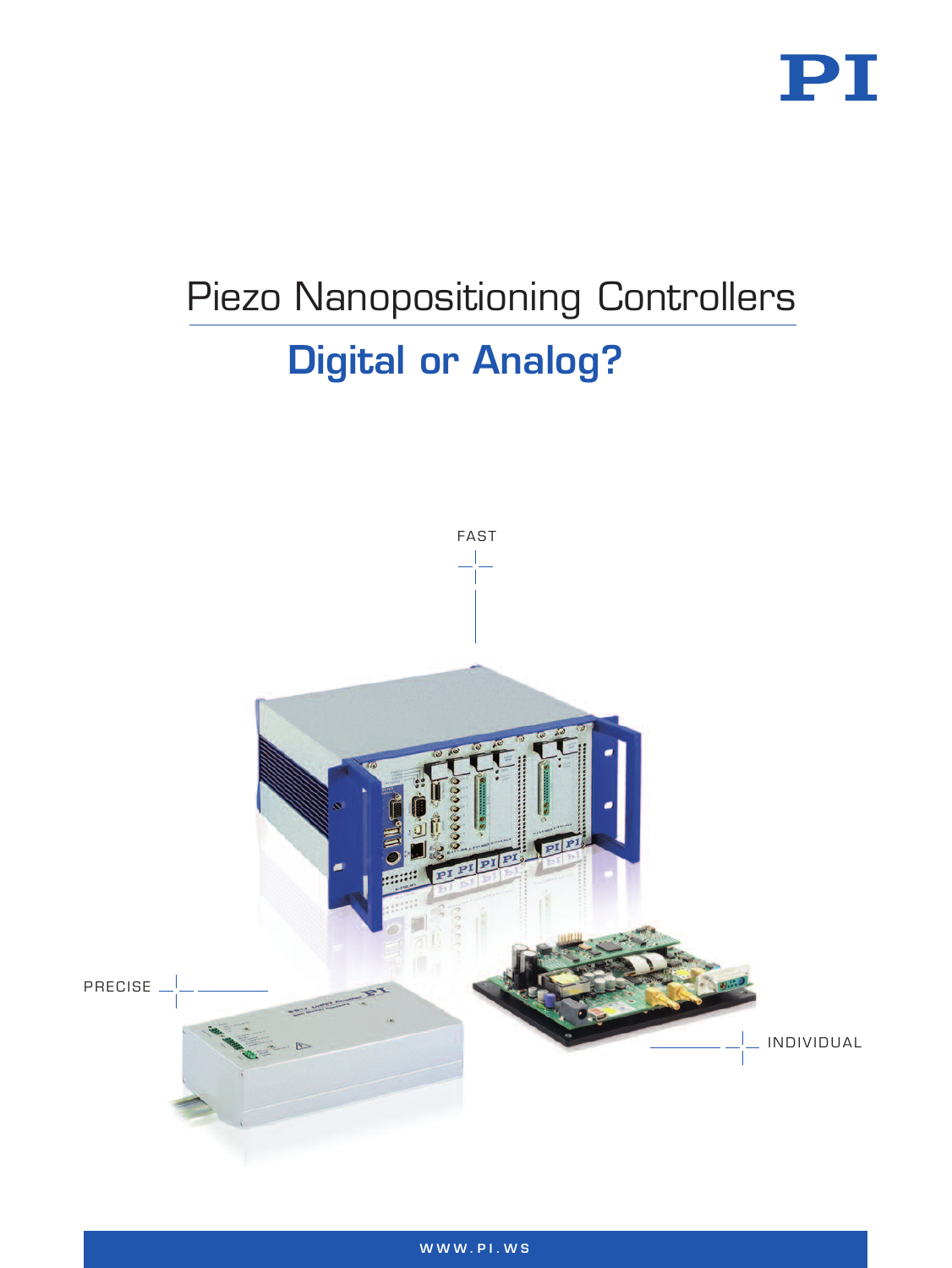

# Selection Criteria for Piezo Nanopositioning Controllers and Power Amplifiers

Choosing the right piezo controller depends on the actual application situation. A wide variety of criteria such as limitations to the installation space available, single-axis or multi-axis solutions, or the necessity of having PC control determine which amplifier or controller is the right one.

A number of analog and digital controllers are available for nanopositioning tasks:

| <b>Your application requires </b>                                                            | <b>Which Piezo servo controller is suitable?</b>                                                                                                    |
|----------------------------------------------------------------------------------------------|-----------------------------------------------------------------------------------------------------------------------------------------------------|
| Frequent load changes or changes<br>to the mode of operation                                 | Set parameters easily with software:<br>All digital ones from PI, including the E-609 series                                                        |
| Reasonably priced                                                                            | Digital: E-709 or E-609; Analog: E-610, E-625, E-621)                                                                                               |
| 3 to 6 channels                                                                              | Digital: E-725, E-710, E-712; Analog: E-500, E-612                                                                                                  |
| More than 6 channels                                                                         | Networkable controllers such as E-621, E-625, E-665;<br>modular controller such as E-712, E-500                                                     |
| Resolution                                                                                   | Digital high-end solutions from PI such as E-753, E-712, E-725;<br>Every analog one                                                                 |
| Optimum dynamic linearity                                                                    | Digital high-end solutions from PI with DDL option                                                                                                  |
| Long-term stability (thermal)                                                                | All piezo controllers and amplifiers from PI                                                                                                        |
| Linearity / accuracy                                                                         | All digital ones from PI, including the E-709 series:<br>Digitalization polynomials up to 5th order; additional DDL option                          |
| Position control by means of analog<br>input signal                                          | All analog ones;<br>Digital ones E-709, E-609, E-753 or E-712 with analog IN option                                                                 |
| Real-time commanding                                                                         | Digital ones with PIO-option; SPI-interface (standard for E-709!),<br>TCP/IP for transmission rates up to 1 kHz;<br>all controllers with analog I/O |
| Control in real-time or with high<br>servo rates                                             | All analog ones;<br>E-712, E-753, E-725                                                                                                             |
| Fast, non-periodic motion<br>in several axes, tracking                                       | $E - 712$                                                                                                                                           |
| Virtual axes and<br>multi-axis synchronization                                               | Digital multi-axis controllers such as E-712, E-725                                                                                                 |
| Digital communication interfaces;<br>user-defined periodic motion profiles;<br>data recorder | All digital ones; E-625, E-621, E-665;<br>Modular controller with E-517 digital<br>operation module                                                 |
| Stand-alone functionality with macros                                                        | Modular controller with E-517 digital operating unit                                                                                                |
| Trigger I/Os                                                                                 | All digital ones; E-625, E-621, E-665;<br>Modular controllers with E-517 digital operating unit                                                     |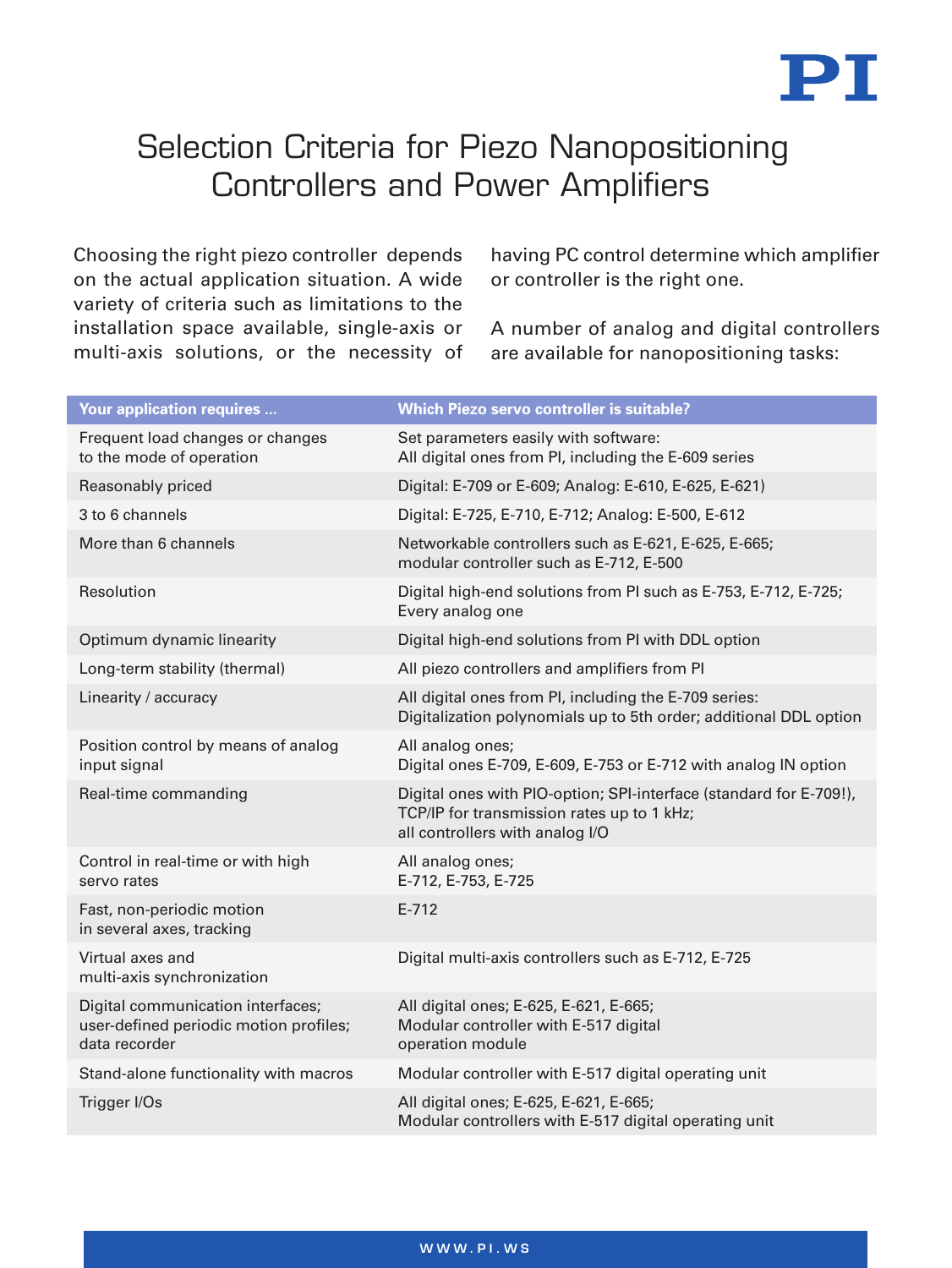

# Selection Criteria for Highly Dynamic **Applications**

| Your application is highly dynamic                                   | Which high-power piezo amplifier is suitable?                                                                                                                      |
|----------------------------------------------------------------------|--------------------------------------------------------------------------------------------------------------------------------------------------------------------|
| Positioning with sub-nanometer<br>accuracy and outstanding stability | E-505 amplifier module in the E-505 controller system;<br>For long-term stability position control with<br>capacitive or strain gauge sensors as an optional extra |
| Dynamic scanning<br>with high linearity                              | E-506 linearized amplifier with charge control<br>for maximum dynamics;<br>E-505 power amplifier with position control                                             |
| Dynamic scanning in<br>continuous operation                          | E-617, E-504 switched amplifier with energy recovery<br>for minimum energy consumption                                                                             |
| Dynamic scanning in continuous<br>operation, high capacitive loads   | E-618 with particularly large charging current<br>up to 20 A for very steep rising edges<br>E-505.10 amplifier with large charging current up to 10 A              |
| Fast switching, low number of cycles                                 | E-505.10 amplifier with large charging current up to 10 A<br>E-617, E-504 switched amplifier with energy recovery                                                  |